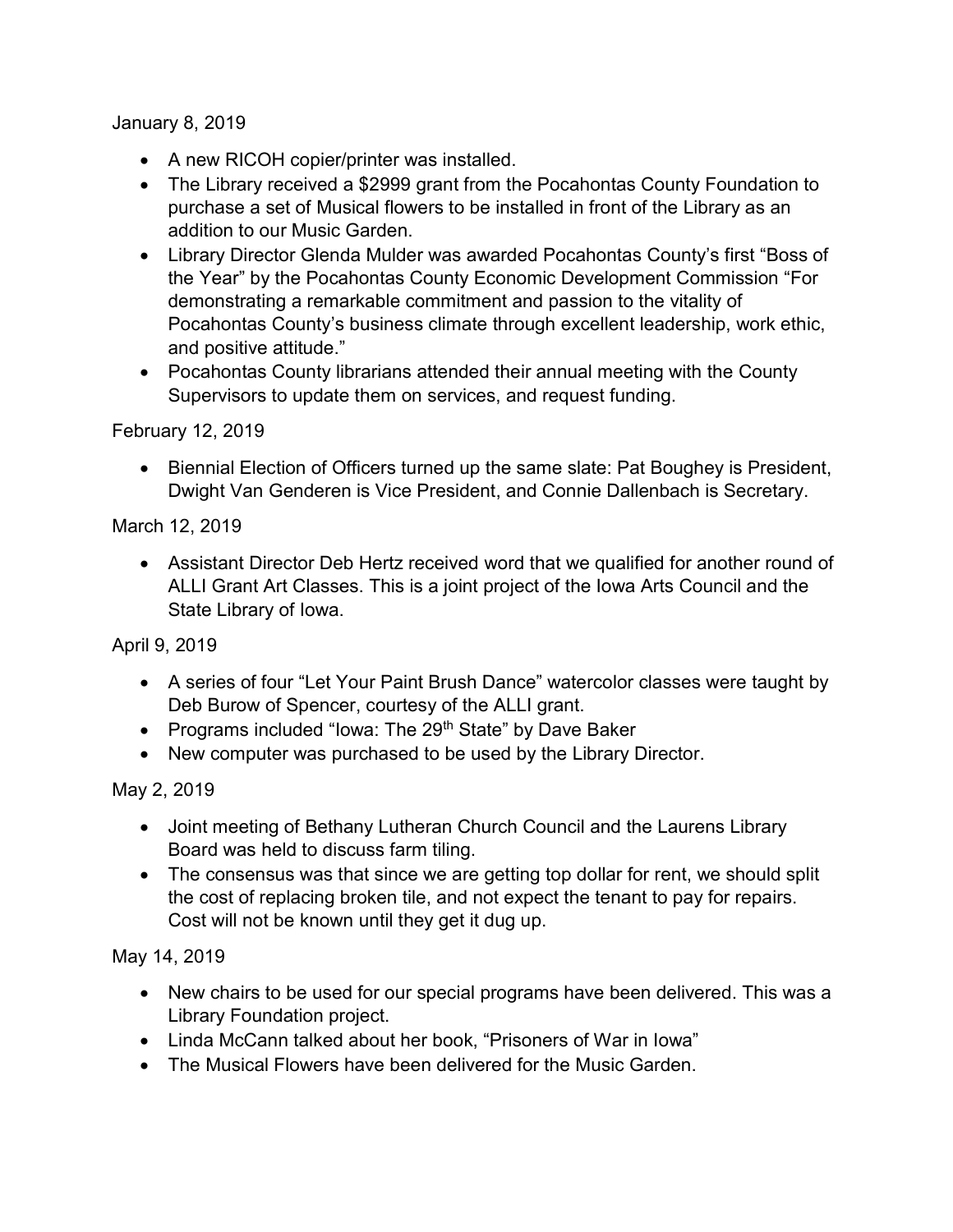June 18, 2019

- Tom Shaw presented "The War of the Rebellion; The Role of Iowa's 32<sup>nd</sup> Volunteer Infantry in the Red River Campaign."
- Our share of the tile repair was \$325.
- Summer Reading theme is "A Universe of Stories" Story Times are Wednesdays at 1 pm. Special programs include Blank Park Zoo, Pocahontas County Naturalist, Pockets Full of Fun puppets, and the Science Center of Iowa. LegoMania every Friday, of course!
- New water heater was installed.
- Glenda completed staff evaluations, The Board will evaluate the Director. All staff will receive 3% raises beginning July 1<sup>st</sup>.
- Insurance check for damage to the roof from the May 1<sup>st</sup> hail storm was \$126,873. A bid for replacement for replacement of \$46,927.11 was accepted from Ramirez Roofing. Any balance left over will go to the Library reserve fund.

July 9, 2019

- Music Garden was dedicated with a ceremony the Friday night of Laurens's Summer Celebration.
- "The Book Club" was chosen as an appropriate title for this month's book discussion. It is the 150<sup>th</sup> book our Book Club has read!

August 13, 2019

- Small Business Marketing Workshop was held at the Library. It was sponsored by Pocahontas County Economic Development and the Small Business Development Center.
- In a joint meeting with the Bethany Lutheran Church Council and the Library Board, farm rent for next year was set at \$250 per acre.

September 10, 2019

- A charging post with an LED light on it was installed by LMP&C adjacent to the Music Garden and concrete picnic pad beside the Library. The charging post was a Library Foundation project.
- Another Foundation project, automatic doors for both restrooms were installed.
- Foundation Fund Raiser Supper was held.
- Annual Survey has been submitted to the State Library of Iowa.

October 8, 2019

- The new roof on the Library building has been installed by Ramirez Roofing.
- Kathy Wilson's "Fashions to Die For" and our Halloween magician again drew big crowds.